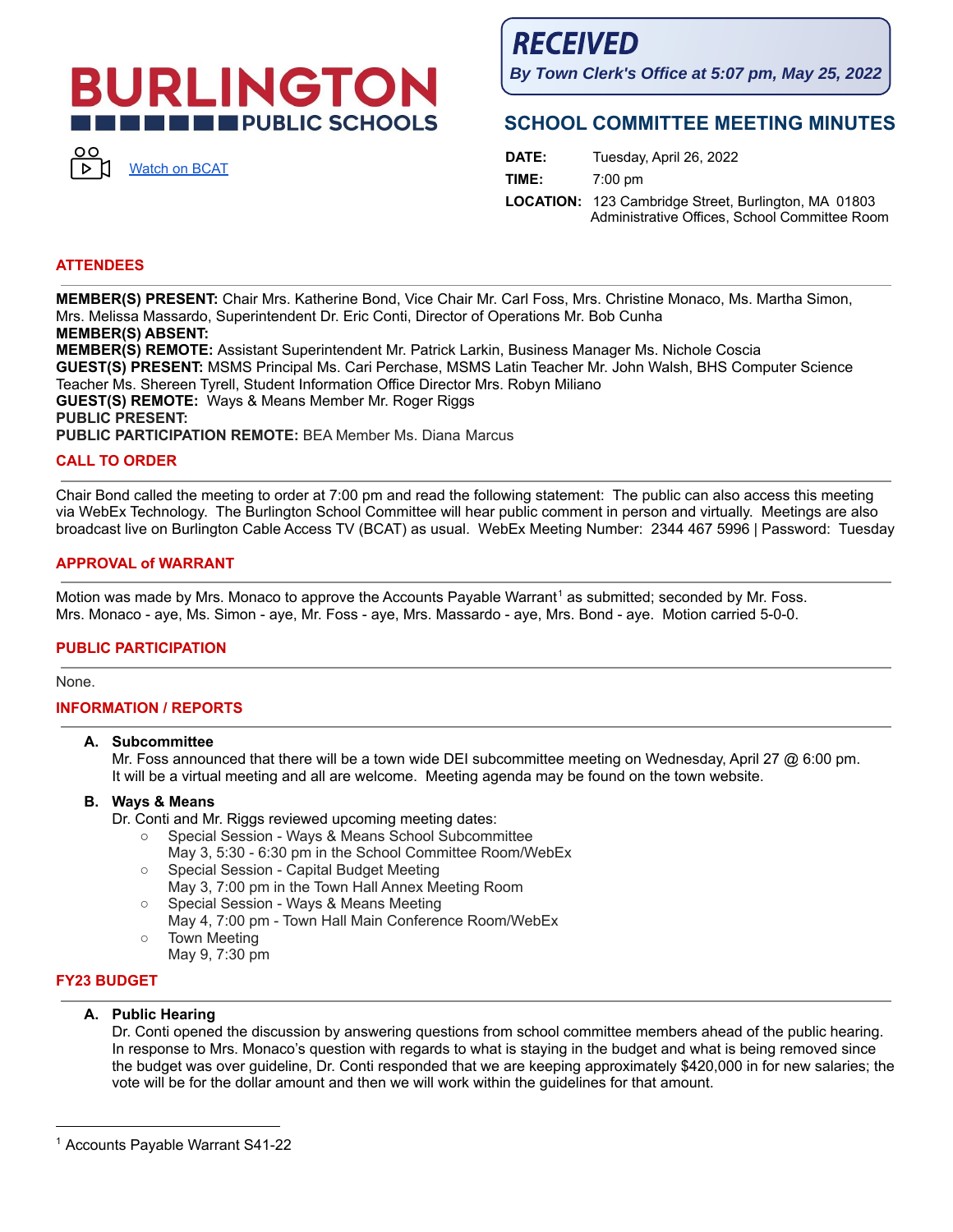**BURLINGTON THE ENDIRECT PUBLIC SCHOOLS** 

**DATE:** Tuesday, April 26, 2022 **PAGE:** 2

Motion was made by Mrs. Monaco to open the public hearing on the FY23 school budget; seconded by Ms Simon. Mrs. Monaco - aye, Ms. Simon - aye, Mr. Foss - aye, Mrs. Massardo - aye, Mrs. Bond - aye. Motion carried 5-0-0.

Discussion: In response to Mr. Foss's question about an inquiry he received asking if the district still purchased Fountas & Pinnell curriculum and materials, Dr. Conti responded that he will confirm but believes we still use the books, but not the curriculum. Mrs. Monaco read the email they received: "Will the district continue to fund Fountas & Pinnell. Previous year's budgets have listed that group by name. This year's budget does not, but requests tens of thousands of dollars for guided reading in Heinemann, the publisher of F&P. EdReports 2020 determined that F&P does not meet the expectations. Mass DESE has labeled F&P as low quality materials and has said that districts currently using these materials will receive priority if they apply for a grant to replace these low-quality materials. Is the requested funding for guided reading and Heinemann in this year's budget for F&P?" Dr. Conti reiterated that we do not use the Fountas & Pinnell system, but he does believe we use some of their books. In response to BEA Member Ms. Diana Marcus who raised her hand virtually to discuss the inflation rate, Dr. Conti responded that principals were asked to come in with a level services budget and believes we can provide equal services to FY22 and FY23 with the budget we're asking for and will watch our costs carefully.

Motion was made by Mrs. Monaco to close the public hearing on the FY23 school budget; seconded by Mr. Foss. Mrs. Monaco - aye, Ms. Simon - aye, Mr. Foss - aye, Mrs. Massardo - aye, Mrs. Bond - aye. Motion carried 5-0-0.

Motion was made by Mrs. Monaco to approve a FY23 Operating Salaries Budget of \$51,992,231; seconded by Ms. Simon. Mrs. Monaco - aye, Ms. Simon - aye, Mr. Foss - aye, Mrs. Massardo - aye, Mrs. Bond - aye. Motion carried 5-0-0.

Motion was made by Mrs. Monaco to approve a FY23 Operating Expenses Budget of \$7,546,897; seconded by Ms. Simon. Mrs. Monaco - aye, Ms. Simon - aye, Mr. Foss - aye, Mrs. Massardo - aye, Mrs. Bond - aye. Motion carried 5-0-0.

Motion was made by Mrs. Monaco to approve a FY23 Total Operating Budget of \$59,539,128; seconded by Ms. Simon. Mrs. Monaco - aye, Ms. Simon - aye, Mr. Foss - aye, Mrs. Massardo - aye, Mrs. Bond - aye. Motion carried 5-0-0.

Motion was made by Mrs. Monaco to approve a FY23 Total Special Education Accommodated Budget of \$12,873,799; seconded by Ms. Simon. Mrs. Monaco - aye, Ms. Simon - aye, Mr. Foss - aye, Mrs. Massardo - aye, Mrs. Bond - aye. Motion carried 5-0-0.

School Committee Members thanked all who were involved in putting the budget together.

# **B. Capital Warrant Articles Approval**

The capital warrant articles for the May town meeting were reviewed at the March 22, 2022 School Committee meeting and Dr. Conti is requesting that the school committee formally approve the 12 warrant articles with the language provided in the meeting packet<sup>2</sup>. Dr. Conti and Mr. Cunha reviewed details and costs for each warrant article, which are also included in the school committee packet.

# **Article RE:**

### **7-12 Francis Wyman Playground**

To see if the Town will vote to appropriate, borrow or transfer from available funds, an amount of money to be expended under the direction of the School Committee for removal of the existing playground, preparing the ground for installations and the installation of new playground equipment at Francis Wyman Elementary School or to act in any other manner in relation thereto.

Mr. Cunha explained that the existing playground consists of donated materials from 1996 from Simond's Park and other donated wood structures. There is a subcommittee consisting of Francis Wyman staff and parents who have been working with the playground companies to come up with drawings and the proposals. In response to Ms. Simon's questions with regards to ADA compliance, Mr. Cunha responded that it would be compliant, but does not include the communication boards as discussed in a previous meeting. Dr. Conti added that we are committed to adding the communication boards, but not as an item to this warrant article. In response to Mrs. Monaco's questions, Mr. Cunha responded that we would like to have this project planned for summer 2022 if approved and funding is secure and the project would not take away any existing trees or shrubberies, but ensure accommodations and accessibility to all areas

<sup>2</sup> FY23 Capital Warrant Articles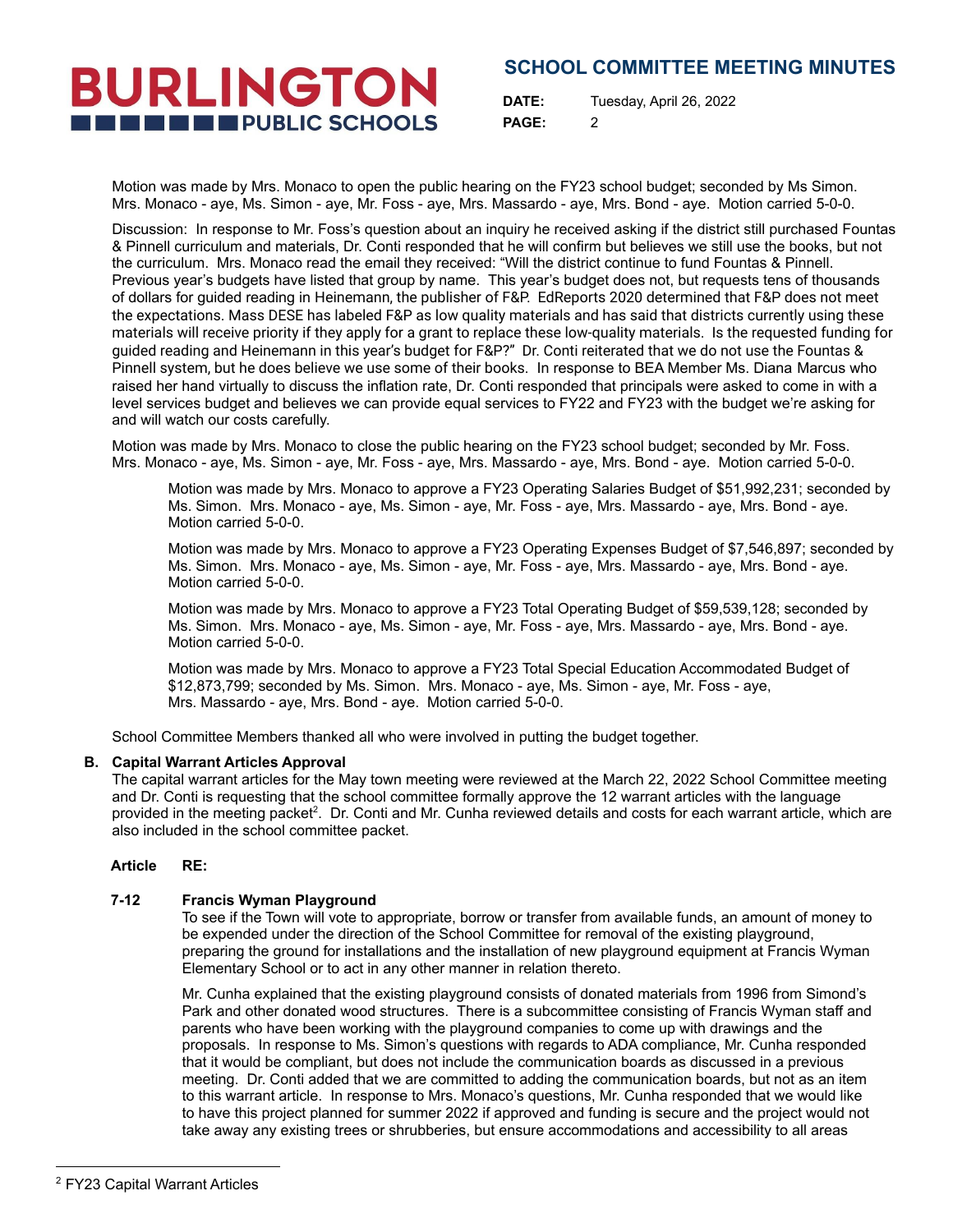

**DATE:** Tuesday, April 26, 2022 **PAGE:** 3

with grading and walkways. In response to Mrs. Massardo's question on how playgrounds get replaced or updated, Mr. Cunha responded that we work with the Recreation Department and look at the age and condition of the playground equipment.

Mr. Foss moved to approve warrant article 7-12 Francis Wyman Playground in the amount of \$290,000; seconded by Mrs. Monaco. Mrs. Monaco - aye, Ms. Simon - aye, Mr. Foss - aye, Mrs. Massardo - aye, Mrs. Bond - aye. Motion carried 5-0-0.

### **7-13 Computer Science for All**

To see if the Town will vote to appropriate, borrow or transfer from available funds, an amount of money to be expended under the direction of the School Committee to purchase Computer Science for All Curriculum, materials and supplies for four elementary buildings or to act in any other manner in relation thereto.

Dr. Conti and Mr. Cunha explained that this an expansion to the CS4All initiative expanding computer science and algorithmic thinking into our elementary instruction providing our elementary schools with coding and robotic equipment. In response to Mrs. Massardo's question about quantities for each school, Dr. Conti responded that it is his assumption that kits would travel from school to school like the Science Center currently does.

Mrs. Monaco moved to approve warrant article 7-13 Computer Science for All (CS4All) Curriculum Supplies in the amount of \$150,000; seconded by Ms. Simon. Mrs. Monaco - aye, Ms. Simon - aye, Mr. Foss - aye, Mrs. Massardo - aye, Mrs. Bond - aye. Motion carried 5-0-0.

### **7-14 HVAC Controller Upgrade**

To see if the Town will vote to appropriate, borrow or transfer from available funds, an amount of money to be expended under the direction of the School Committee to replace an end of life HVAC software and controller in Marshall Simonds Middle School or to act in any other manner in relation thereto.

Mr. Cunha explained that we replaced the HVAC system at the middle school in 2004 and did the renovation in 2012. The controller is still functioning, but is no longer supported.

Mr. Foss moved to approve warrant article 7-14 HVAC Controller Upgrade in the amount of \$108,000; seconded by Mrs. Monaco. Mrs. Monaco - aye, Ms. Simon - aye, Mr. Foss - aye, Mrs. Massardo - aye, Mrs. Bond - aye. Motion carried 5-0-0.

### **7-15 Pine Glen Bathroom Repairs**

To see if the Town will vote to appropriate, borrow or transfer from available funds, an amount of money to be expended under the direction of the School Committee to purchase supplies and materials to repair bathrooms, including partitions, fixtures, flooring, etc., at Pine Glen Elementary School or to act in any other manner in relation thereto.

Dr. Conti commented that doing regular bathroom renovation is something the committee has seen as important; the better the bathroom condition, the more students take care of the bathrooms. In response to Ms. Simon's question with regards to ADA compliance, Mr. Cunha explained that any materials or renovations would meet ADA compliance.

Mrs. Monaco moved to approve warrant article 7-15 Pine Glen Bathroom Repairs in the amount of \$65,000; seconded by Mr. Foss. Mrs. Monaco - aye, Ms. Simon - aye, Mr. Foss - aye, Mrs. Massardo - aye, Mrs. Bond - aye. Motion carried 5-0-0.

### **7-16 Pine Glen HVAC**

To see if the Town will vote to appropriate, borrow or transfer from available funds, an amount of money to be expended under the direction of the School Committee to purchase and install HVAC equipment, which will provide heat and air conditioning to teaching spaces in Pine Glen Elementary School or to act in any other manner in relation thereto.

Mr. Cunha explained that the existing system is a boiler that provides forced hot water to all of the classrooms where we have univents. This would be a secondary system (split units) which would provide air conditioning and independent room control for heating and air conditioning throughout the building and allow for more flexibility especially during the hotter weather on the upper story. Dr. Conti added that the school committee is committed to maintaining four elementary schools and the reason we're investing in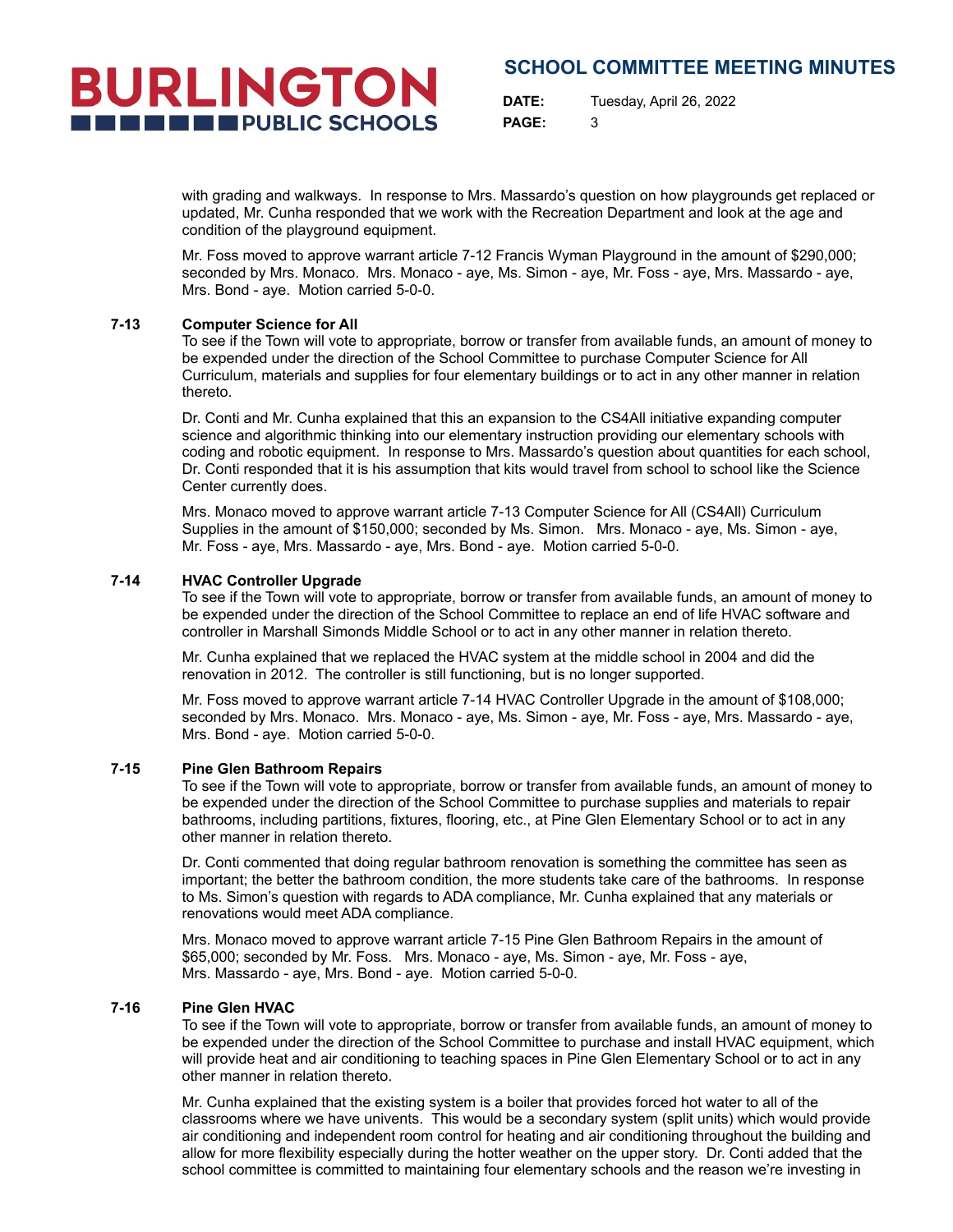**DATE:** Tuesday, April 26, 2022 **PAGE:** 4

Pine Glen is that we're serious about keeping four schools operational. In response to Ms. Simon's question, Mr. Cunha responded that we have not put the bid specs out officially, but could add to the RFP (Request For Proposal) a preference for electric heat pumps. In response to Mrs. Monaco's question, Mr. Cunha responded that this system would be the same as what Francis Wyman currently has; a boiler in the basement that feeds the univents in the classrooms for heat and head units in the classrooms that provide air conditioning from a unit on the roof.

Mr. Foss moved to approve warrant article 7-16 Pine Glen HVAC in the amount of \$500,000; seconded by Mrs. Massardo. Mrs. Monaco - aye, Ms. Simon - aye, Mr. Foss - aye, Mrs. Massardo - aye, Mrs. Bond - aye. Motion carried 5-0-0.

### **7-17 Burlington Sports Field Master Plan**

**BURLINGTON** 

**THE ENDIRECT PUBLIC SCHOOLS** 

To see if the Town will vote to appropriate, borrow or transfer from available funds, an amount of money to be expended under the direction of the School Committee to hire an engineering firm to audit sports fields in Burlington and provide the School Department with a master plan or to act in any other manner in relation thereto.

Dr. Conti explained that this would be a master plan to assess Burlington sports fields holistically. We would then utilize the plan to address upgrades moving forward. Mr. Cunha added that this plan would also include the Ice Palace. In response to Mrs. Monaco's question regarding additional softball fields and Mrs. Massardo's question regarding adequacy, Mr. Cunha explained that this plan does not include studies on new field requests; it does have a \$7,000 contingency built into it in case there is additional work requested that we didn't foresee. In response to Ms. Simon's question with regards to parks and recreation and this warrant article, Mr. Cunha explained that general maintenance is part of the daily work schedule with the recreation department, but repairs/expansions that come at the request of the school department are funded by the school department. The recreation department is aware of this article and is interested in the results and data, and we will work collectively with them.

Mrs. Monaco moved to approve warrant article 7-17 Burlington Sports Field Master Plan in the amount of \$70,000; seconded by Mr. Foss. Mrs. Monaco - aye, Ms. Simon - aye, Mr. Foss - aye, Mrs. Massardo - aye, Mrs. Bond - aye. Motion carried 5-0-0.

#### **7-18 BHS Music Floor Reconstruction**

To see if the Town will vote to appropriate, borrow or transfer from available funds, an amount of money to be expended under the direction of the School Committee to hire an engineer to design and provide bid specs to reconstruct two music room floors in Burlington High School and then bid the construction or to act in any other manner in relation thereto.

Mr. Cunha explained that at the request of the Music Director, Mr. Middleton, the floors in the band and chorus rooms are filled in to make the rooms accessible for everyone. Currently, the floors have step down platforms; the proposal would be to have them filled in with concrete to make them accessible for day-to-day classroom use for all. Mr. Cunha answered questions asked by Mrs. Massardo and Ms. Simon responding that the main reason for this warrant would be accessibility and it would adhere to future high school renovations with code regulations and ADA compliance.

Mr. Foss moved to approve warrant article 7-18 BHS Music Floor Reconstruction in the amount of \$450,000; seconded by Mrs. Monaco. Mrs. Monaco - aye, Ms. Simon - aye, Mr. Foss - aye, Mrs. Massardo - aye, Mrs. Bond - aye. Motion carried 5-0-0.

#### **7-19 Fox Hill Portables Repair**

To see if the Town will vote to appropriate, borrow or transfer from available funds, an amount of money to be expended under the direction of the School Committee to perform various repairs at the Fox Hill Portables, including but not limited to installing a new rubber roof, new carpets and flooring, new HVAC systems and other repairs or to act in any other manner in relation thereto.

Dr. Conti explained that Fox Hill School needs to function as a school for another seven years and the portables are in need of some renovation. We are trying to do as minimal (but as well) as possible to bridge that timeframe. Mr. Cunha explained that the portables are 15 years old and they were used when we purchased them. Warrant includes ~\$90,000 to replace the roof, ~ \$42,000 in HVAC, and ~\$10,000 for floor repairs. In response to Mrs. Bond's question on the HVAC with the anticipated new Fox Hill School, Mr. Cunha explained that the units could be reused.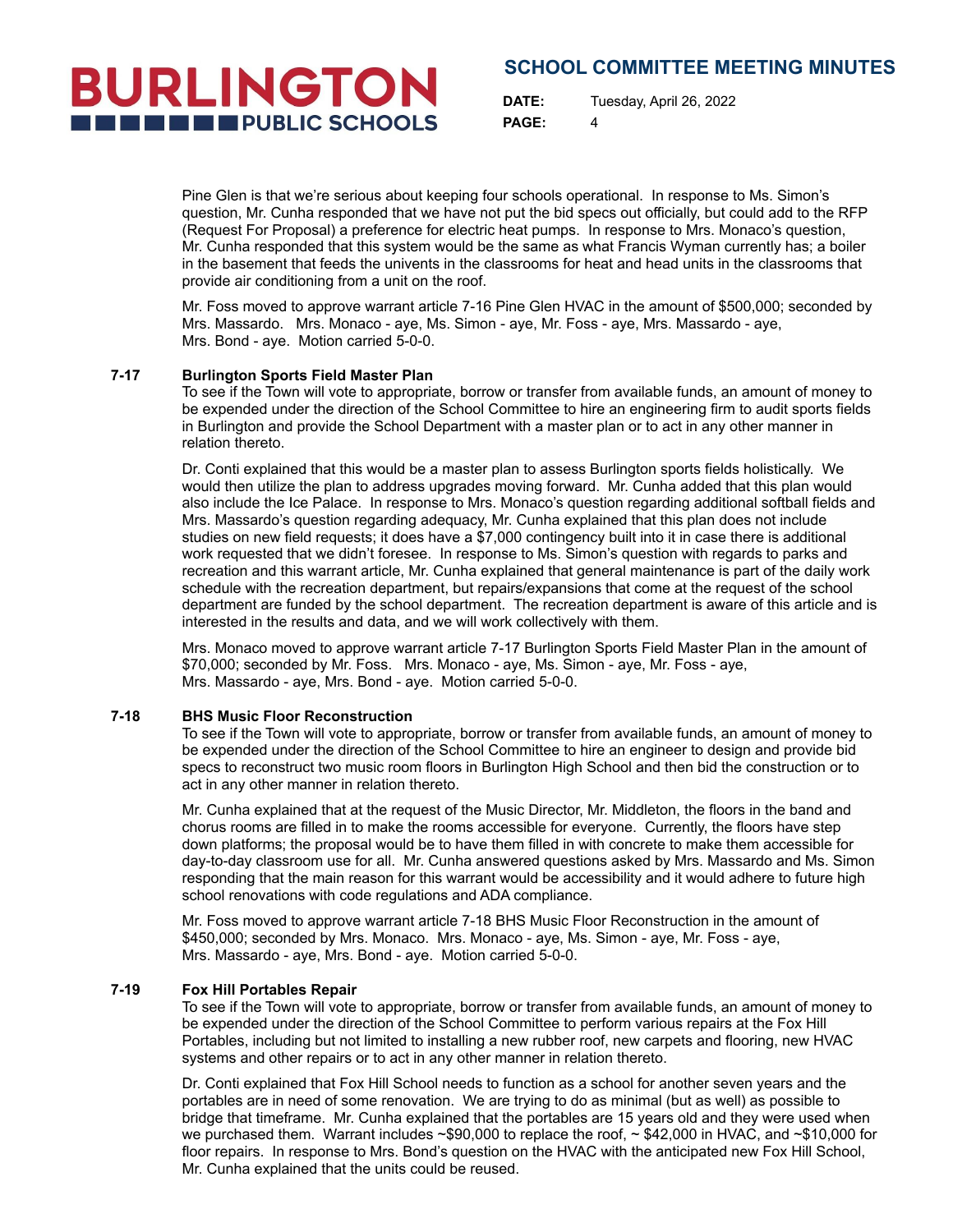**DATE:** Tuesday, April 26, 2022 **PAGE:** 5

Mrs. Monaco moved to approve warrant article 7-19 Fox Hill Portables Repairs in the amount of \$160,000; seconded by Mr. Foss. Mrs. Monaco - aye, Ms. Simon - aye, Mr. Foss - aye, Mrs. Massardo - aye, Mrs. Bond - aye. Motion carried 5-0-0.

### **7-20 Scoreboards for Sport Fields**

**BURLINGTON** 

**THE ENDIRECT PUBLIC SCHOOLS** 

To see if the Town will vote to appropriate, borrow or transfer from available funds, an amount of money to be expended under the direction of the School Committee to purchase and install a baseball scoreboard at Marvin Field, a baseball scoreboard at Francis Wyman, and a multisport scoreboard at Marshall Simonds Middle School or to act in any other manner in relation thereto.

In response to Mrs. Massardo's questions with regards to sponsorship, Dr. Conti referenced a policy that the school committee created at the time when the varsity field scoreboard was added. He further explained that the additional scoreboards would make the fields more usable and would provide some relief to varsity field. Mr. Cunha confirmed for Ms. Simon that the scoreboards would benefit other town organizations in addition to school sporting events. Mrs. Monaco added that the committee has resisted sponsorship due to the look of the advertising on school property.

Mr. Foss moved to approve warrant article 7-20 Scoreboards for Sports Fields in the amount of \$110,000; seconded by Mrs. Monaco. Mrs. Monaco - aye, Ms. Simon - aye, Mr. Foss - aye, Mrs. Massardo - aye, Mrs. Bond - aye. Motion carried 5-0-0.

### **7-21 Activity Bus and Utility Vehicles**

To see if the Town will vote to appropriate, borrow or transfer from available funds, an amount of money to be expended under the direction of the School Committee to purchase activity buses and utility vehicles to transport students, staff and equipment between school properties and to and from school related events or to act in any other manner in relation thereto.

Dr. Conti explained that the warrant is for two activity buses and one utility vehicle noting we have had some transportation difficulties and have needed to borrow LABBB vehicles to be able to transport students as needed. There is a high interest in the activity buses from the special education and the athletic departments to be able to transport students to programs. Mr. Cunha explained that the utility vehicle we currently have is 12 years old and showing age; the new one would continue to be used to move equipment and help to maintain the large property of the high school and varsity field as well as benefit other school building properties as needed. In response to Mrs. Monaco's question about passenger capacity, Dr. Conti noted the activity buses would hold 14 passengers each. In response to Ms. Simon's request, if approved, Mr. Cunha explained that the pricing on this warrant article is for a gas utility vehicle, but would look into electric as an option (availability of electric vehicles on the state bid list is difficult at this time).

Mrs. Monaco moved to approve warrant article 7-21 Activity Bus and Utility Vehicles in the amount of \$145,000; seconded by Mr. Foss. Mrs. Monaco - aye, Ms. Simon - aye, Mr. Foss - aye, Mrs. Massardo - aye, Mrs. Bond - aye. Motion carried 5-0-0.

### **7-22 Bleachers MSMS Field**

To see if the Town will vote to appropriate, borrow or transfer from available funds, an amount of money to be expended under the direction of the School Committee to purchase and install bleachers at Marshall Simonds Middle School multi use field along with all concrete pad and footings needed or to act in any other manner in relation thereto.

Dr. Conti explained that we are trying to make the middle school field more usable for both high school and youth sports. If a scoreboard and bleachers were added to this field, it would help offload some of the events at varsity field.

Mr. Foss moved to approve warrant article 7-22 Bleachers MSMS Field in the amount of \$220,000; seconded by Mrs. Massardo. Mrs. Monaco - aye, Ms. Simon - aye, Mr. Foss - aye, Mrs. Massardo - aye, Mrs. Bond - aye. Motion carried 5-0-0.

### **7-23 Visitor Control Access System**

To see if the Town will vote to appropriate, borrow or transfer from available funds, an amount of money to be expended under the direction of the School Committee to purchase Visitor Control Access System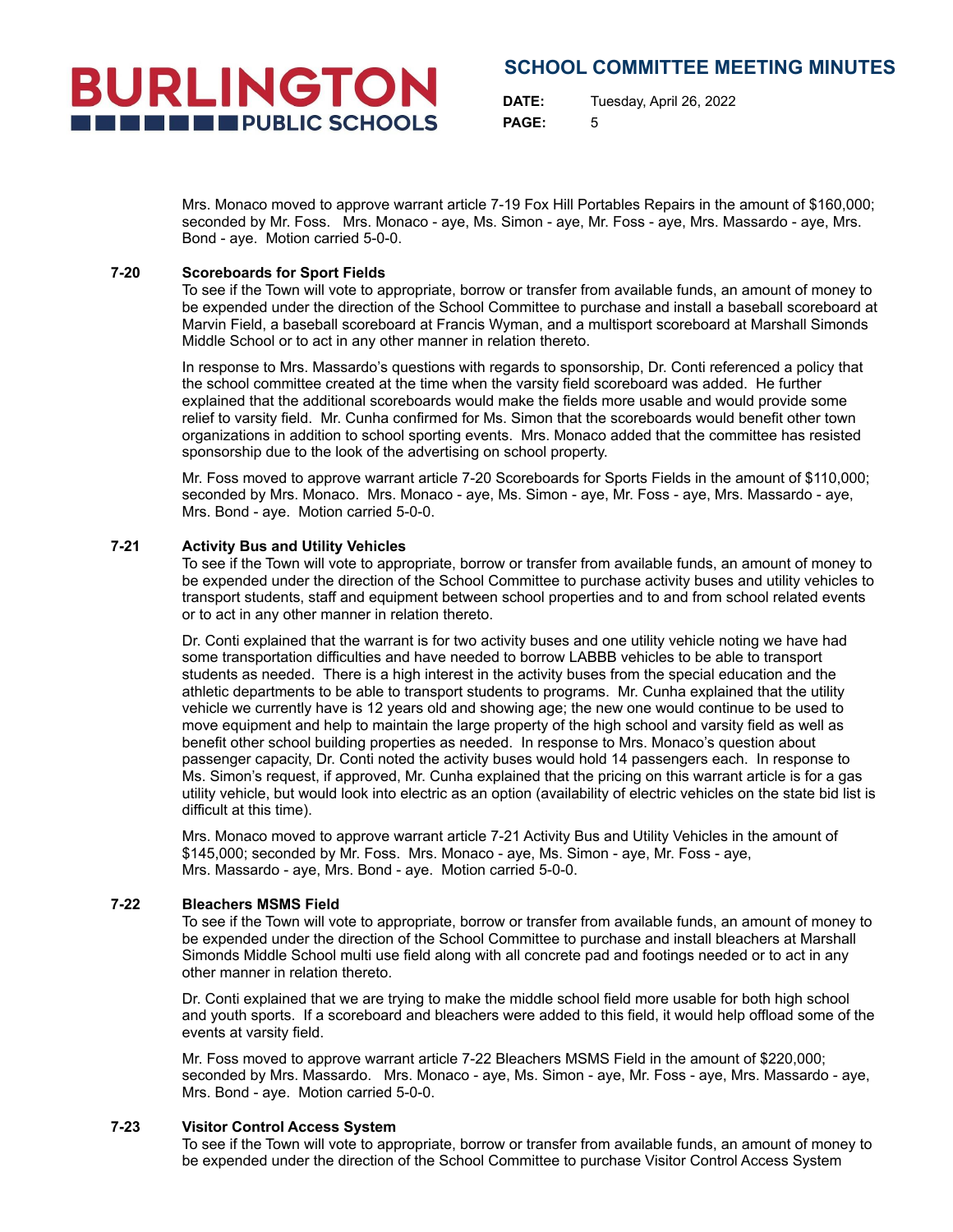# **BURLINGTON IN EXECUTE PUBLIC SCHOOLS**

# **SCHOOL COMMITTEE MEETING MINUTES**

**DATE:** Tuesday, April 26, 2022 **PAGE:** 6

hardware and software or to act in any other manner in relation thereto.

Mr. Cunha explained that many schools in Massachusetts have a visitor control access system; [SchoolPass](https://schoolpass.com/) is a popular one. A kiosk would be at each school building to scan or enter visitor information and print a label with a visitor photo.

Mr. Foss moved to approve warrant article 7-23 Visitor Control Access System in the amount of \$25,000; seconded by Ms. Simon. Mrs. Monaco - aye, Ms. Simon - aye, Mr. Foss - aye, Mrs. Massardo - aye, Mrs. Bond - aye. Motion carried 5-0-0.

In response to Ms. Simon's inquiry, Mr. Cunha explained that we are continuing to replace the water bubblers from two open warrant articles. We had shut the bubblers down for a period of time during the pandemic and there has been a backlog of ordering. In response to Mrs. Monaco's question on the filters, Mr. Cunha explained that the current filters do not filter PFAS. The town is working on their full system to filter PFAS throughout our water treatment plants which would then feed our schools.

# **LEARNING**

# **A. National Latin Exam**

Ms. Cari Perchase thanked and introduced Mr. John Walsh to discuss the National Latin Exam and winners<sup>3</sup>. Mr. Walsh recognized the hard work of his students and explained that the National Latin Exam is a 40 question multiple choice test that tests the students knowledge on vocabulary, grammar, Roman history and culture, and reading comprehension. The Exam is given annually to Latin students across the United States and around the world.

Mr. Walsh congratulated and named the eighth grade students and their awards (30 out of 40 points):

Silver Medals and Maxima Cum Laude Awards:

- Aarushi Dayma 37
- Chris Peckham 37
- Cole Waisnor 36
- Sloane Wilson 36
- Dan Agati 35
- Afsa Khalifa 35

Magna Cum Laude Awards:

- Douglas Brindle 33
- Logan DaGraca 33
- Leo Emerson 33
- Ava Preston 33

Cum Laude Awards:

- Chase Jackman 32
- Nora Ahmed 31
- Tuyen Nguyen 31

So-Close-They-Can-Almost-Taste-It Awards:

- Brenton Chu 30
- Andy Maniscalco 30
- Kayla Mackie 30
- James Sarkissian 30

Mr. Walsh also congratulated BHS students on their scores and they are listed on the BHS world language [department](https://bhsworldlanguages.wordpress.com/2022/04/25/incredibile-visu-bhs-sets-new-record-for-medals-and-awards-on-the-2022-national-latin-exam/) [blog.](https://bhsworldlanguages.wordpress.com/2022/04/25/incredibile-visu-bhs-sets-new-record-for-medals-and-awards-on-the-2022-national-latin-exam/) Dr. Conti thanked Mr. Walsh and particularly likes the collaboration between the middle and high school with Mr. Stringer to keep the kids interested. The school committee offered congratulations to students.

# **B. Innovation Pathways Grant**

Dr. Conti introduced Ms. Tyrell, BHS computer science teacher who discussed and presented the Computer Science Pathway<sup>4</sup>. She explained that one of the things they try to do with Innovation Pathways is to emphasize to the kids that technology is a tool. It's about communicating, creating, and collaborating. Ms. Tyrell continued to explain the three National Science Foundation grant funded programs that we're involved in:

 $3$  NLE Awards - 2022

<sup>4</sup> CS Pathway Google Presentation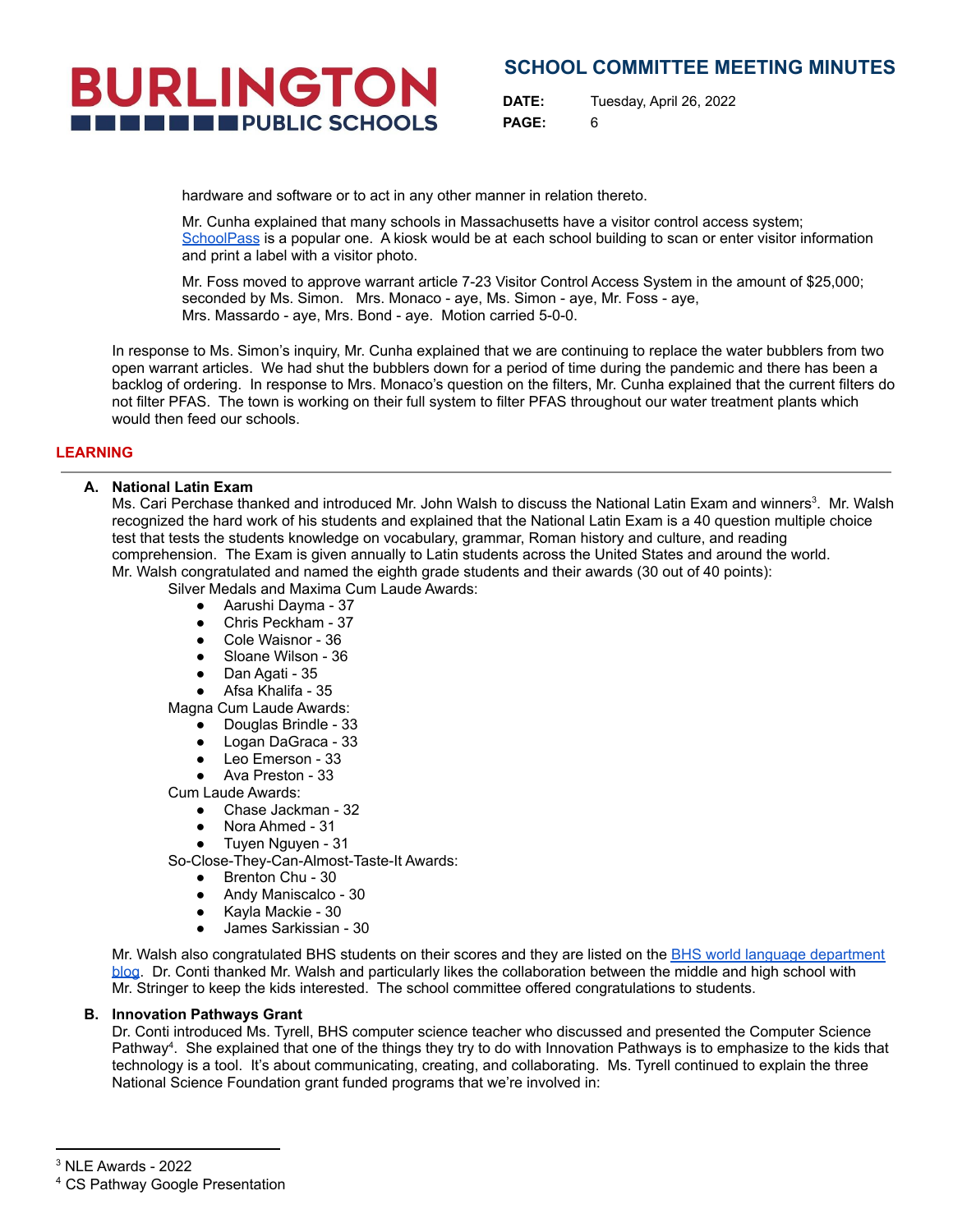# **BURLINGTON IN EXECUTIVE PUBLIC SCHOOLS**

**SCHOOL COMMITTEE MEETING MINUTES**

**DATE:** Tuesday, April 26, 2022 **PAGE:** 7

- **Computer Science Equity Grant** Thanks to Dr. Conti's leadership, this grant exists in partnership with MIT and different schools and looks at how we bring best practices to our school to ensure equity and quality computer science.
- Artificial Intelligence This grant exists in partnership with Concord Consortium and looks at how we bring that into an English curriculum and how we expand kids' awareness of this new growing field.
- Data Pathways Grant This is a three year grant in which we have \$45,000 to fund curriculum development, teacher training, and the time it takes to actually develop this brand new program that hopefully will be a state and national model. DESE is part of the grant. In partnership with Chelsea Public Schools, the idea is to bring data science first into social studies (part of a civics project requirement) to help answer their questions by looking at data. Ms. Tyrell explained how social students teacher/department chair, Mr. Whitton, and math teacher/department chair, Ms. Whitcomb, have co-taught lessons so kids can be better civic minded people and can also improve their math knowledge. Part of this grant is to create two new courses and one of them is Data Visualization. Science teacher/department chair, Ms. Potters, and business teacher, Ms. Anderson, are helping to teach students how to use spreadsheets and then use Tableau to make sense of the data and visually present it. Tableau was chosen as it had been piloted in Boston Public Schools where students were able to find internships once they learned the skill. The other course to be taught is Python by math teacher, Mr. Khan.

The Innovation Pathway Grant is a program that was developed with three branches of government: Economic Affairs, Workforce Development, and DESE (Massachusetts Department of Elementary and Secondary Education). The goal is to create career development within an academic high school where students connect the classroom to careers. Our grant is for a pathway in Computer Science and so far we have received \$50,00 in Year 1, [\\$26,000](https://www.mass.gov/news/baker-polito-administration-awards-600000-in-grants-to-high-schools-to-support-innovation-pathways#:~:text=BOSTON%20%E2%80%94%20The%20Baker%2DPolito%20Administration,exploration%2C%20technical%20courses%20and%20internships.) in Year 2, and because of this grant were able to get \$250,000 in Capital Equipment and Professional Development for the counseling department around how to create career plans. We have a partnership with industry to help kids understand that everything they're doing has a purpose. We have 16 industry mentors including parents of students and BHS Alum working with students on technology capstone projects from MITRE, iRobot, Amazon, Microsoft, Oracle, EverQuote, GraVoc, Fresenius Medical Care North America, Flagship Pioneering, TeamLogic IT, and TechWizards. We have been working with DEI (Diversity, Equity & Inclusion) leaders, Ms. Danielle Ferguson-Macklin from Teradyne who hosted an Hour of Code event for 50 girls and Mr. Khalil Smith at Akamai Technologies who is working on creating a video for us. Ms. Tyrell noted that the important outcome that she hopes for is that when kids are part of a pathway (classrooms connected to careers), they have purpose and are more engaged and excited about what they are learning about. She feels it is important that everyone has a chance to touch technology and to that effect they're trying to connect technology to all the subjects and work together so the results will be stronger scores for better college and career outcomes for all Burlington students.

Dr. Conti thanked Ms. Tyrell for her leadership and stated that it is really a team effort driving interest from the middle school clubs into high school and supporting the elementary programming. Ms. Tyrell confirmed for Dr. Conti that the goal for the two data courses is for them to count as dual enrollment courses with Middlesex Community College and Bunker Hill Community College. School Committee members thanked Ms. Tyrell for the presentation and the team efforts.

# **EQUITY**

# **A. Unified Basketball Team**

Dr. Conti provided a brief update on the Unified Basketball Team who currently has a record of 1-0 so they are undefeated. The next home game vs. Lexington is April 27th at 4:00 in the BHS Vanella Gym. Games are posted on the Athletic [Calendar](https://www.burlingtonpublicschools.org/cms/One.aspx?portalId=70047685&pageId=70225748) online.

In response to Ms. Simon's request for DEI training, Dr. Conti will schedule and get back to the committee with some dates.

# **CULTURE + RELATIONSHIPS / THRIVING**

# **A. COVID Update**

Dr. Conti provided a brief update. He explained that we seem to be in a holding pattern and continue to report cases on the BPS Weekly Update video. Spring celebrations and activities are being planned as normal.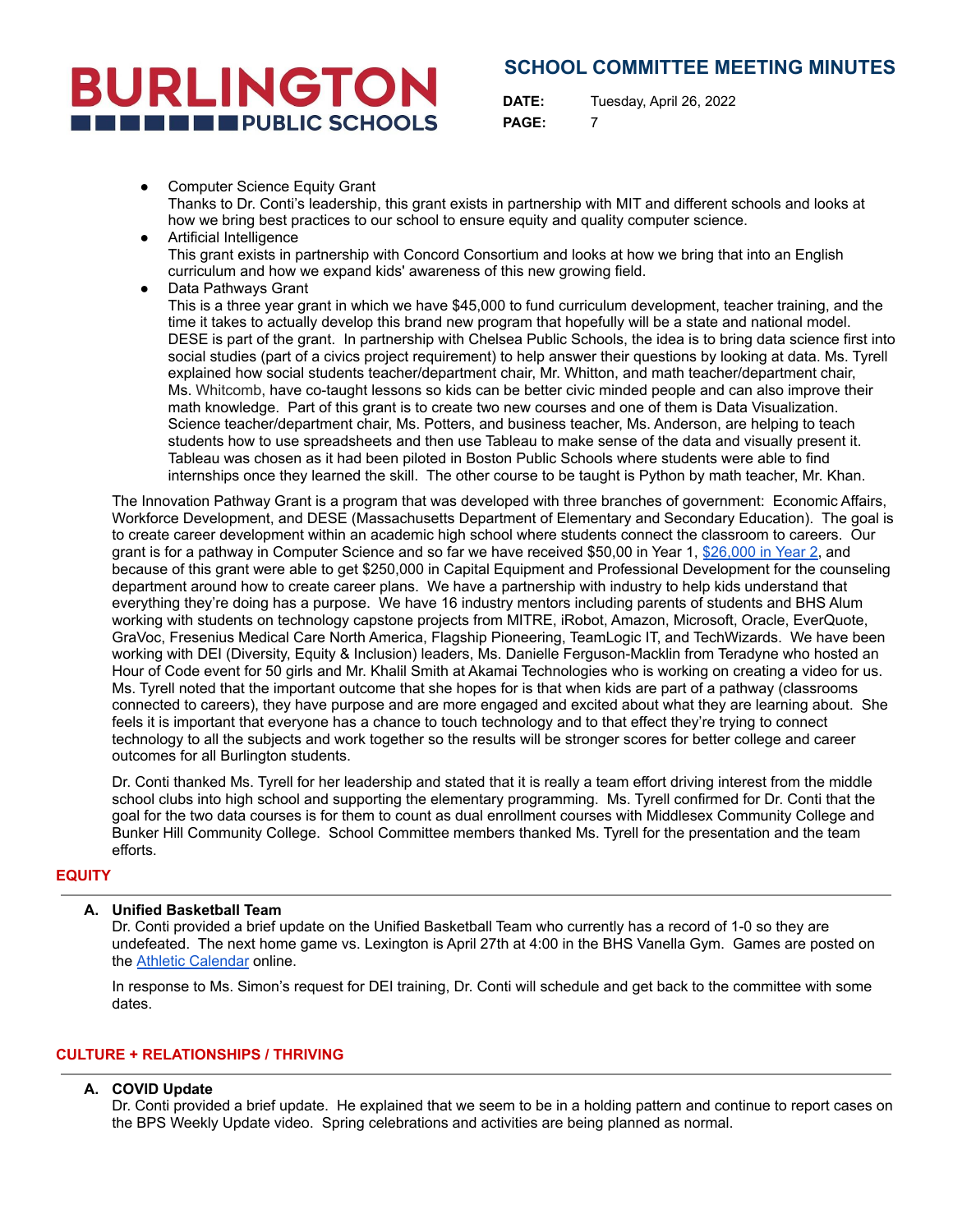# **BURLINGTON THE EXECUTIVE PUBLIC SCHOOLS**

# **SCHOOL COMMITTEE MEETING MINUTES**

**DATE:** Tuesday, April 26, 2022 **PAGE:** 8

### **FACILITIES / FINANCE**

# **A. Fox Hill School Building Committee - Standing Agenda Item**

Dr. Conti discussed that there is a MSBA Board Meeting at 10:00 am on April 27th. With the school committee's permission, Dr. Conti will speak on behalf of the Town of Burlington at the meeting. Later in the same day at 1:00 pm, there is a Feasibility Orientation meeting which will review the MSBA procedures moving forward. If all goes well at the MSBA Board Meeting and after the Town Meeting, we can schedule a School Building Committee Meeting to go over the next phase. Dr. Conti and/or Mr. Cunha will forward Mrs. Massardo a link to the meeting to pre-register to be able to attend. In response to Ms. Simon's request, Dr. Conti will reach out to MSBA Project Coordinator Ms. Brittany Gomes as to how to appoint Mrs. Massardo to the School Building Committee and re-appoint a new Chair.

### **B. BHS Update - Standing Agenda Item**

Mr. Cunha discussed the possibility of forming a School Building Committee for the High School as well as with the School Committee's support to submit a Statement of Interest for 2023. Mr. Cunha attended the Select Board's meeting last night (April 25th) and they voted on the resolution. Dr. Conti read the following:

Resolved: Having convened in an open meeting on April 26, 2022, prior to the SOI submission closing date, the School Committee of Burlington, in accordance with its charter, by-laws, and ordinances, has voted to authorize the Superintendent to submit to the Massachusetts School Building Authority the Statement of Interest Form dated April 19, 2022 for the Burlington High School located at 123 Cambridge Street, Burlington, Massachusetts 01803 which describes and explains the following deficiencies and the priority category(s) for which an application may be submitted to the Massachusetts School Building Authority in the future; Priority #5, Replacement, renovation or modernization of school facility systems, such as roofs, windows, boilers, heating and ventilation systems, to increase energy conservation and decrease energy related costs in a school facility; and Priority #7, Replacement of or addition to obsolete buildings in order to provide for a full range of programs consistent with state and approved local requirements. The Specific project will update classrooms and replace science labs to be a more effective learning environment, replace aged out heating and ventilation / cooling equipment that is original construction (1971), replace interior building components (lockers, lighting, fire alarm, etc.), and provide updated security improvements which will extend the life of the existing facility; and hereby further specifically acknowledges that by submitting this Statement of Interest Form, the Massachusetts School Building Authority in no way guarantees the acceptance or the approval of an application, the awarding of a grant or any other funding commitment from the Massachusetts School Building Authority, or commits the City/Town/Regional School District to filing an application for funding with the Massachusetts School Building Authority.

Motion was made by Ms. Simon to support the resolution as read by Dr. Conti; seconded by Mrs. Massardo. Mrs. Monaco - aye, Ms. Simon - aye, Mr. Foss - aye, Mrs. Massardo - aye, Mrs. Bond - aye. Motion carried 5-0-0.

Mr. Cunha will submit the resolution as read and voted on public record by April 30th.

Ms. Simon requested that, at a future meeting, a proposal be made to establish a School Building Committee for the high school project.

# **C. Safe Routes to School Update**

Mr. Cunha reported no new updates, but he has been in communication with Ms. Judy Crocker to finalize dates for arrival and dismissal observations at Memorial and Marshall Simonds. He has also discussed a time frame to send a transportation survey out to families with Ms. Crocker.

# **NEW BUSINESS**

### **A. Rezoning Avalon Apartments**

Dr. Conti discussed the rebalancing of the elementary attendance zones. There was a parent meeting held on Thursday, April 13th at the middle school where both Mr. Rosenblatt and Mr. Lyons were in attendance. Our objective is to have Fox Hill return to a four homeroom school (K-5) and Pine Glen to return to a three homeroom school (K-5). Dr. Conti and Mrs. Miliano explained the enrollment<sup>5</sup> at both Fox Hill and Pine Glen. The chart provided information on homeroom sizes at all grade levels at both schools; moving students from the Avalon apartment complex from Fox Hill to Pine Glen. Dr. Conti feels that this move will allow us to not make any other changes until the new Fox Hill is built when we would really need to look at all four elementary schools and look at our elementary programming town wide. Dr. Conti explained that current fourth graders at Fox Hill would be allowed to remain for fifth grade to finish their elementary career at Fox Hill with the

<sup>5</sup> FH-PG Comparisons 4/25/2022